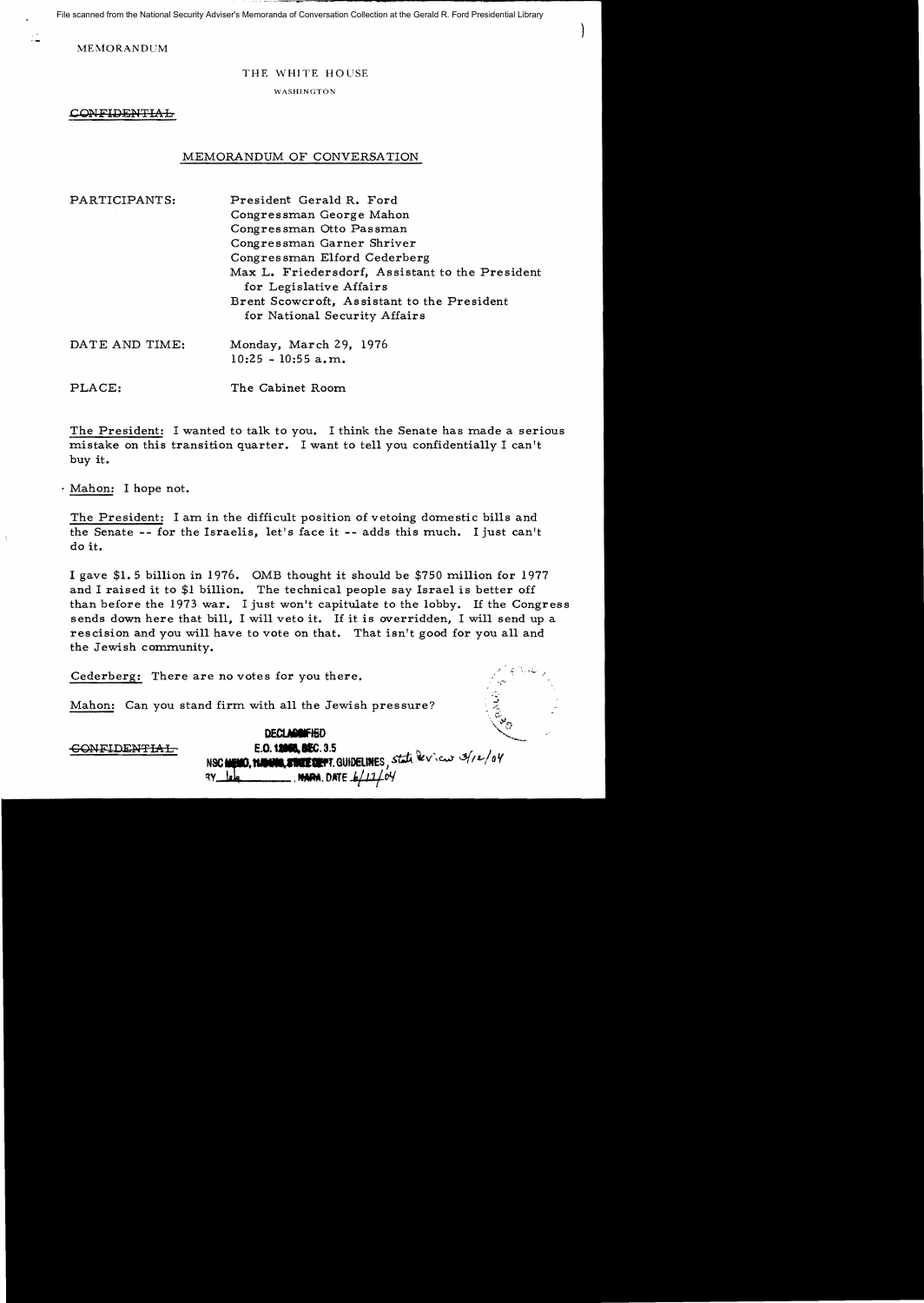## -GOlNFIDEiNTIL'...L- 2

 $\ddot{\phantom{0}}$ 

The President: Do you doubt it?

Mahon: If you will, I certainly will. Can you do anything with the Senate?

The President: Max?

Friedersdorf: The Senate bunch is very weak. I think the best is for the House to stand fast.

Mahon: What if we send it to the floor in disagreement?

Passman: We would be clobbered on the floor. The only way is in Conference.

The President: I think a veto will be sustained.

Passman: No, it wouldn't, Mr. President. We can handle it in conference. I have certain questions which I have to resolve. I need a few hours.

The President: I am dedicated to the survival of Israel. But they don't need this and I won't be rolled for it.

Mahon: The basic point is they don't need it so we shouldn't vote it.

Shriver: They are putting out that the Administration would oppose it.

Friedersdorf: That came on the authorizing legislation and a phone call from Humphrey to Kissinger.



## GONFIDENTIAL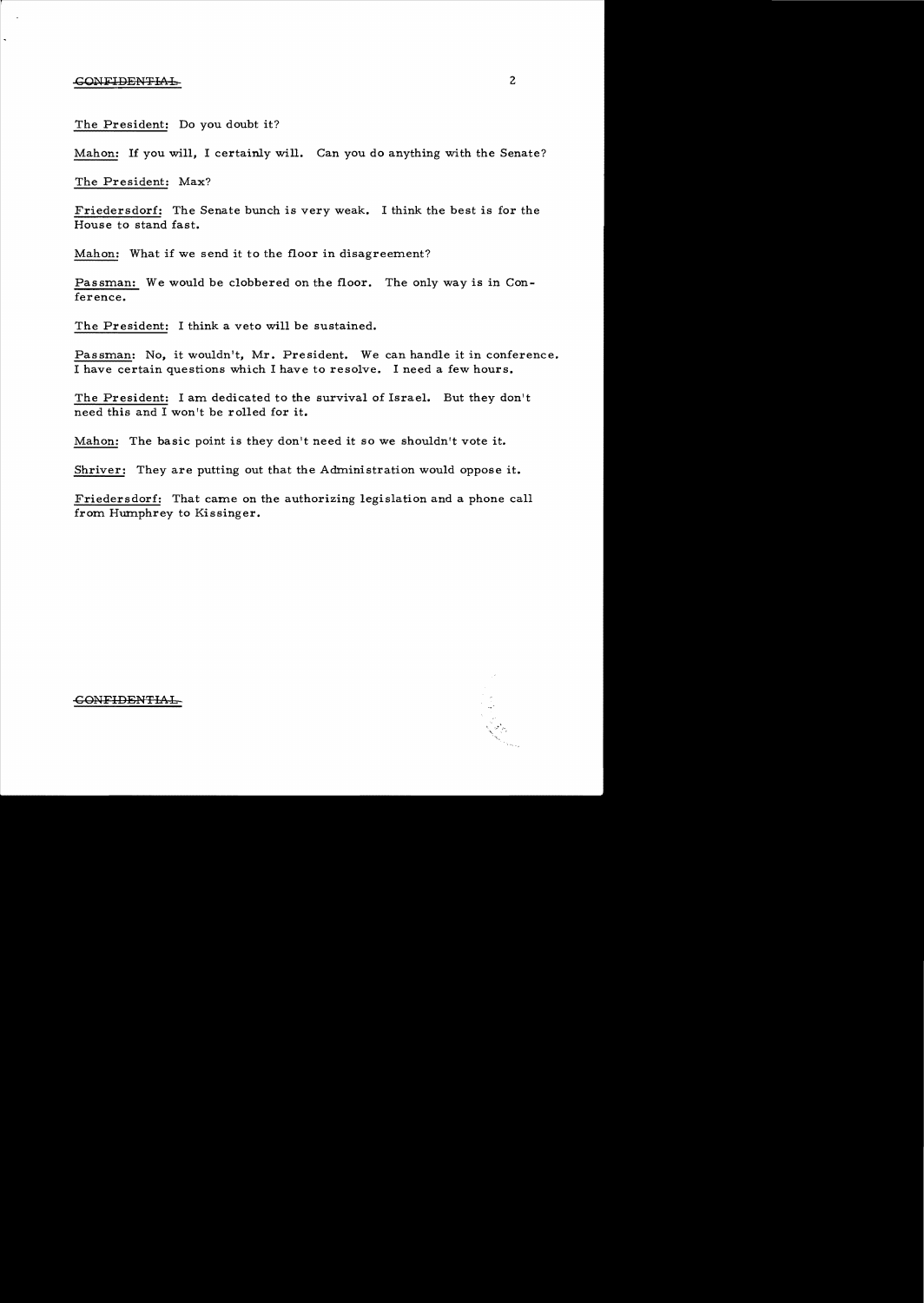$\geq \tau^2$ P/ Cary. Mahon, etal  $\overline{\phantom{a}}$  $27$  har  $76$ P & watch to talk to get g. I think a Swatz has made suiva motable con Chin 19. I want to too exce comprehentally I can't by the Un 21 ju <del>est en 10 partir de 19 de 19 avrilles</del> I your 15 hil mil6. ONE that 250 fr 22 & Sinised it to 1 lost. The tech peopleon I butter of Them before 73 mais. 2 just ce soit copitation à c'horry et comparado avanceden & will somby a Microson of commercial hungar vote en tract. That itsult qued fort Junioh commity. C Those are no voter for you think porre. P. Dorgeon down't M? M 9 jan civil, 2 certainly with, Can you May 2 Frederald water dramed 2 dans work dans 15 milion Pass. We would't clothouten Mar. The only uron is in Conf. P Stank a cuto will be sustained for he it multut, ha P. We can handle it in long. I have certain remotion which 2 kme d'respon. I med a pour pours P Jam hedredt & c seminal f I Brot NSC MEMO, 11/24/98, STATE DEPT. GUIDELINES, State leview 3/12/04<br>BY 201